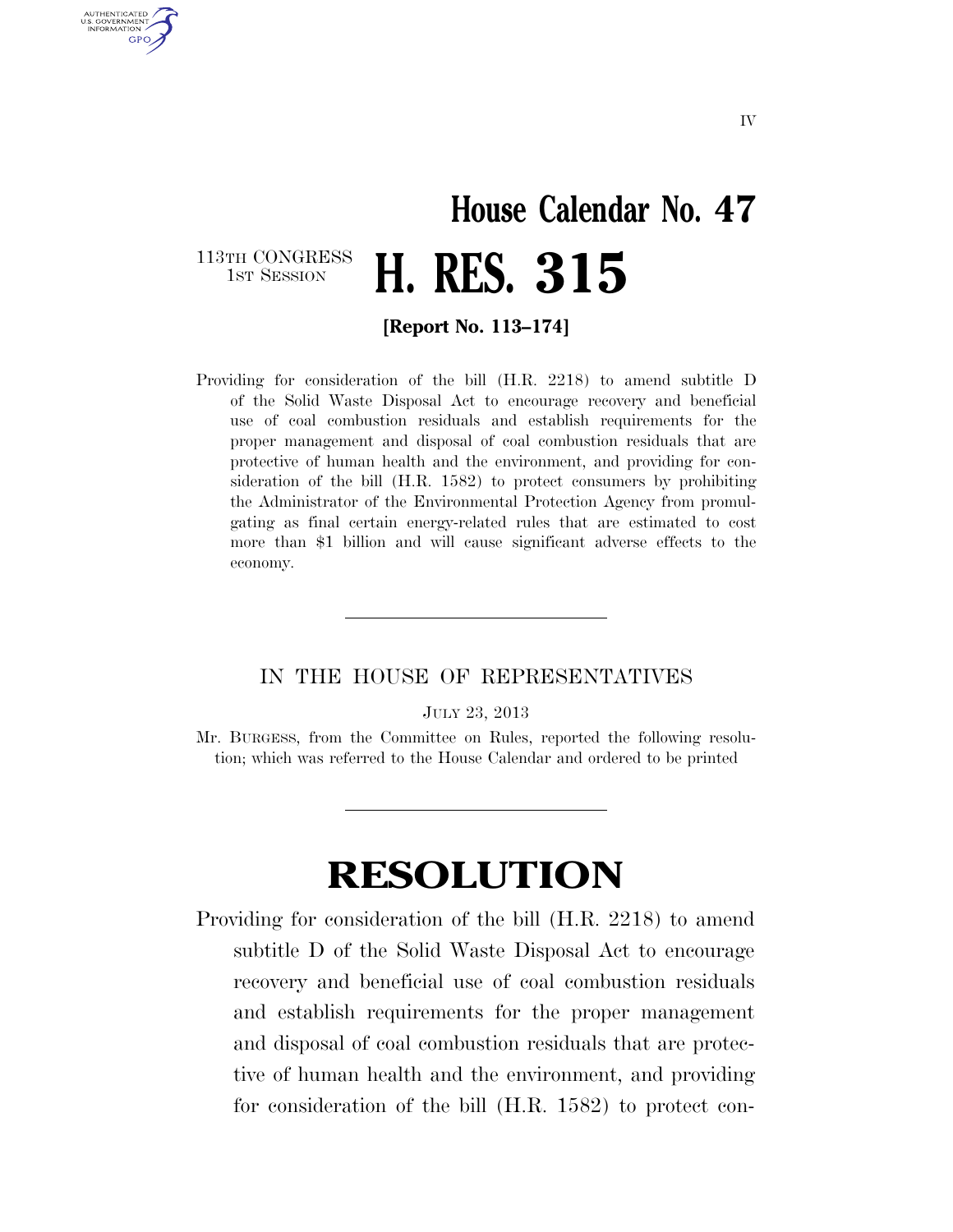sumers by prohibiting the Administrator of the Environmental Protection Agency from promulgating as final certain energy-related rules that are estimated to cost more than \$1 billion and will cause significant adverse effects to the economy.

 *Resolved,* That at any time after the adoption of this resolution the Speaker may, pursuant to clause 2(b) of rule XVIII, declare the House resolved into the Committee of the Whole House on the state of the Union for consider- ation of the bill (H.R. 2218) to amend subtitle D of the Solid Waste Disposal Act to encourage recovery and bene- ficial use of coal combustion residuals and establish re- quirements for the proper management and disposal of coal combustion residuals that are protective of human health and the environment. The first reading of the bill shall be dispensed with. All points of order against consid- eration of the bill are waived. General debate shall be con- fined to the bill and shall not exceed one hour equally di- vided and controlled by the chair and ranking minority member of the Committee on Energy and Commerce. After general debate the bill shall be considered for amendment under the five-minute rule. It shall be in order to consider as an original bill for the purpose of amend- ment under the five-minute rule the amendment in the na- ture of a substitute recommended by the Committee on Energy and Commerce now printed in the bill. The com-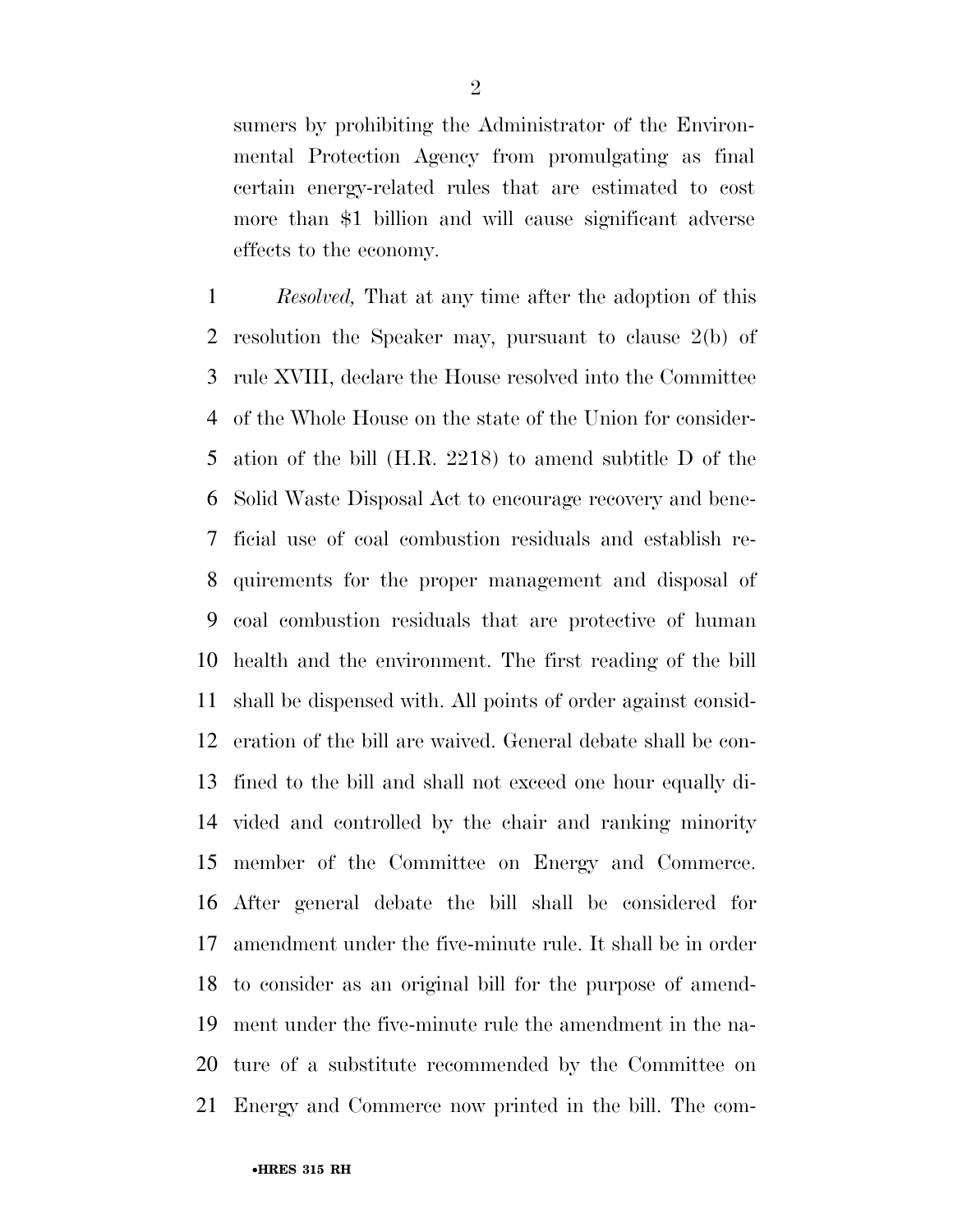mittee amendment in the nature of a substitute shall be considered as read. All points of order against the com- mittee amendment in the nature of a substitute are waived. No amendment to the committee amendment in the nature of a substitute shall be in order except those printed in part A of the report of the Committee on Rules accompanying this resolution. Each such amendment may be offered only in the order printed in the report, may be offered only by a Member designated in the report, shall be considered as read, shall be debatable for the time specified in the report equally divided and controlled by the proponent and an opponent, shall not be subject to amendment, and shall not be subject to a demand for divi- sion of the question in the House or in the Committee of the Whole. All points of order against such amendments are waived. At the conclusion of consideration of the bill for amendment the Committee shall rise and report the bill to the House with such amendments as may have been adopted. Any Member may demand a separate vote in the House on any amendment adopted in the Committee of the Whole to the bill or to the committee amendment in the nature of a substitute. The previous question shall be considered as ordered on the bill and amendments thereto to final passage without intervening motion except one motion to recommit with or without instructions.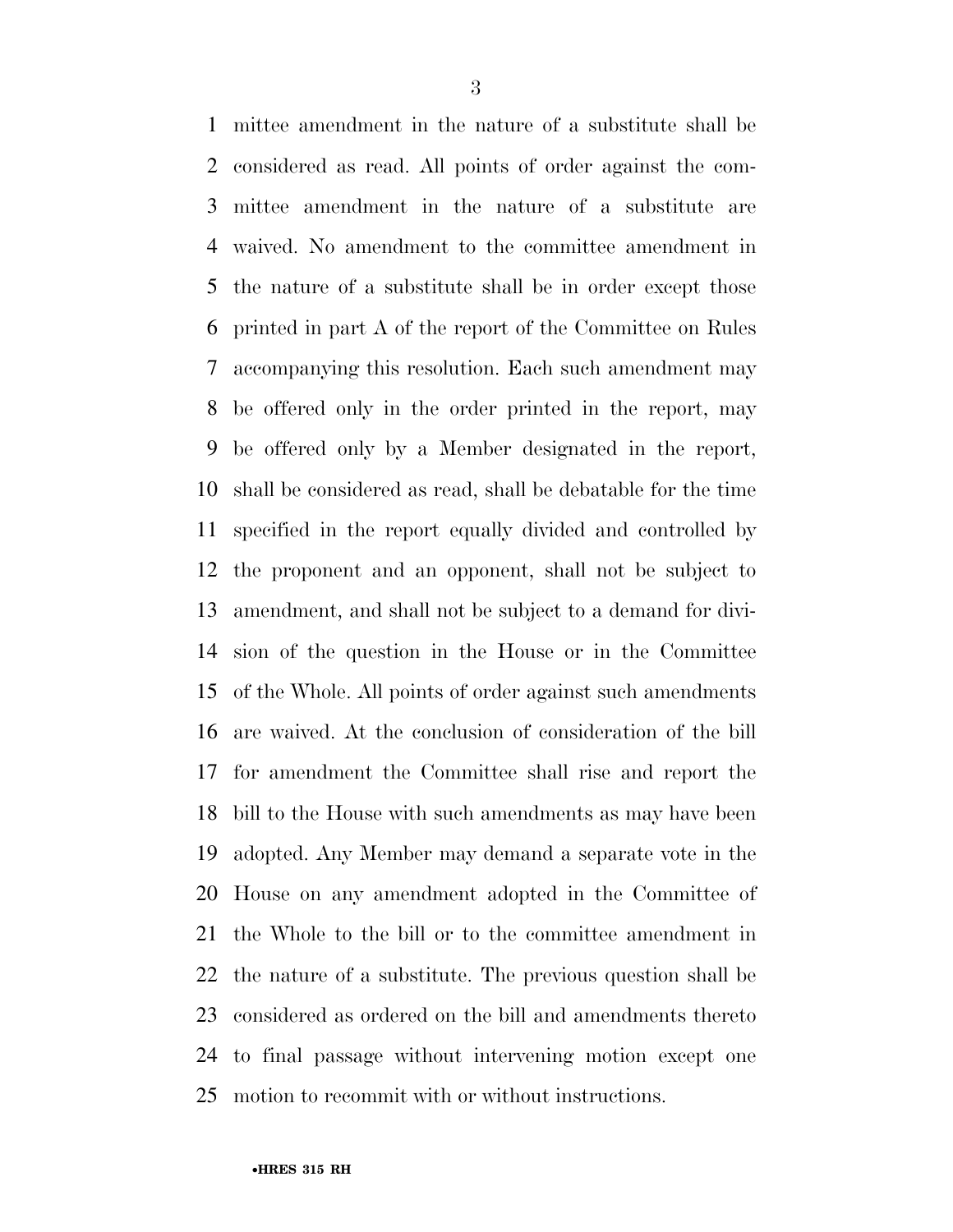SEC. 2. At any time after the adoption of this resolu- tion the Speaker may, pursuant to clause 2(b) of rule XVIII, declare the House resolved into the Committee of the Whole House on the state of the Union for consider- ation of the bill (H.R. 1582) to protect consumers by pro- hibiting the Administrator of the Environmental Protec- tion Agency from promulgating as final certain energy- related rules that are estimated to cost more than \$1 bil- lion and will cause significant adverse effects to the econ- omy. The first reading of the bill shall be dispensed with. All points of order against consideration of the bill are waived. General debate shall be confined to the bill and shall not exceed one hour equally divided and controlled by the chair and ranking minority member of the Com- mittee on Energy and Commerce. After general debate the bill shall be considered for amendment under the five- minute rule. In lieu of the amendment in the nature of a substitute recommended by the Committee on Energy and Commerce now printed in the bill, it shall be in order to consider as an original bill for the purpose of amend- ment under the five-minute rule an amendment in the na- ture of a substitute consisting of the text of Rules Com- mittee Print 113-19. That amendment in the nature of a substitute shall be considered as read. All points of order against that amendment in the nature of a substitute are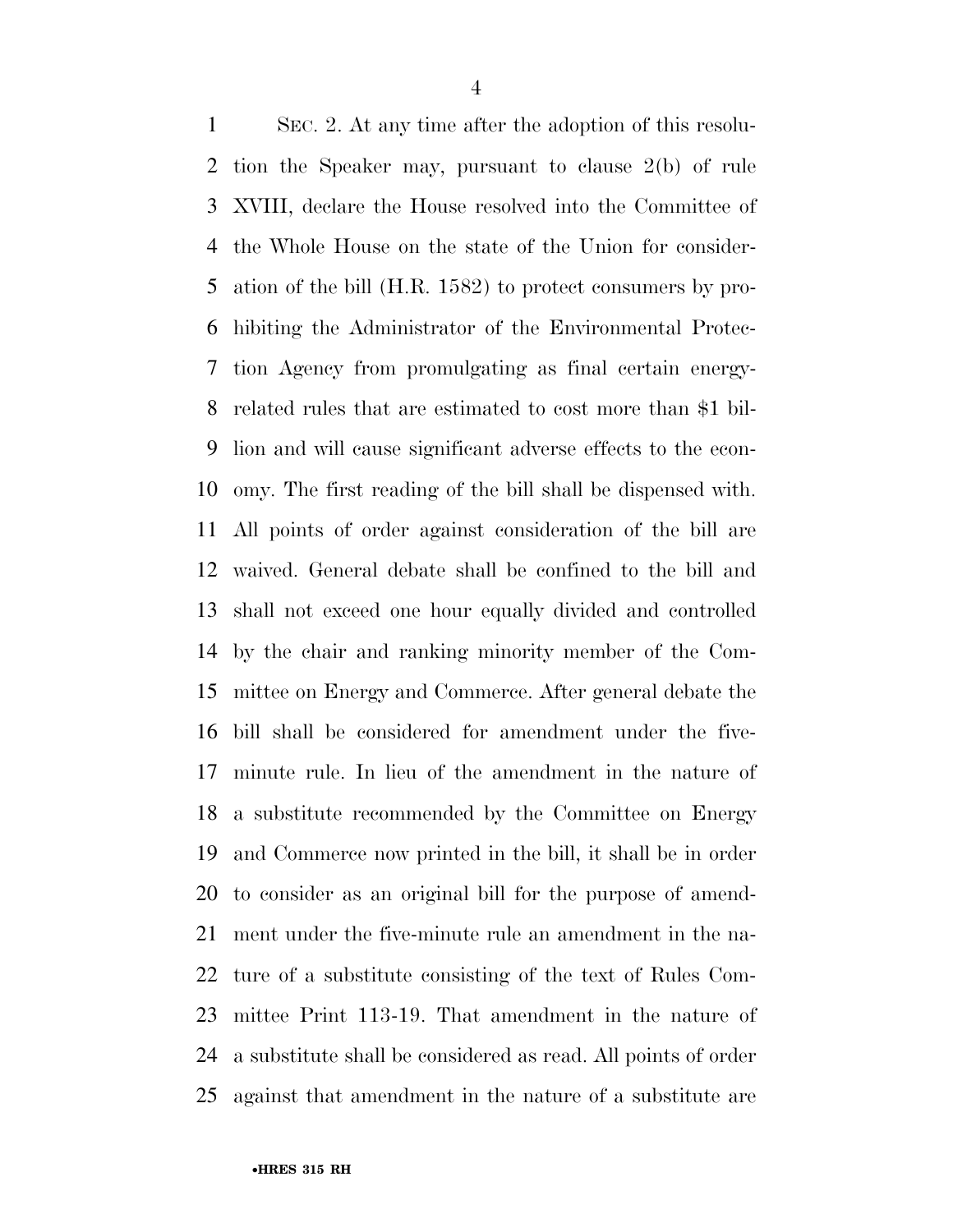waived. No amendment to that amendment in the nature of a substitute shall be in order except those printed in part B of the report of the Committee on Rules accom- panying this resolution. Each such amendment may be of- fered only in the order printed in the report, may be of- fered only by a Member designated in the report, shall be considered as read, shall be debatable for the time spec- ified in the report equally divided and controlled by the proponent and an opponent, shall not be subject to amend- ment, and shall not be subject to a demand for division of the question in the House or in the Committee of the Whole. All points of order against such amendments are waived. At the conclusion of consideration of the bill for amendment the Committee shall rise and report the bill to the House with such amendments as may have been adopted. Any Member may demand a separate vote in the House on any amendment adopted in the Committee of the Whole to the bill or to the amendment in the nature of a substitute made in order as original text. The previous question shall be considered as ordered on the bill and amendments thereto to final passage without intervening motion except one motion to recommit with or without in-structions.